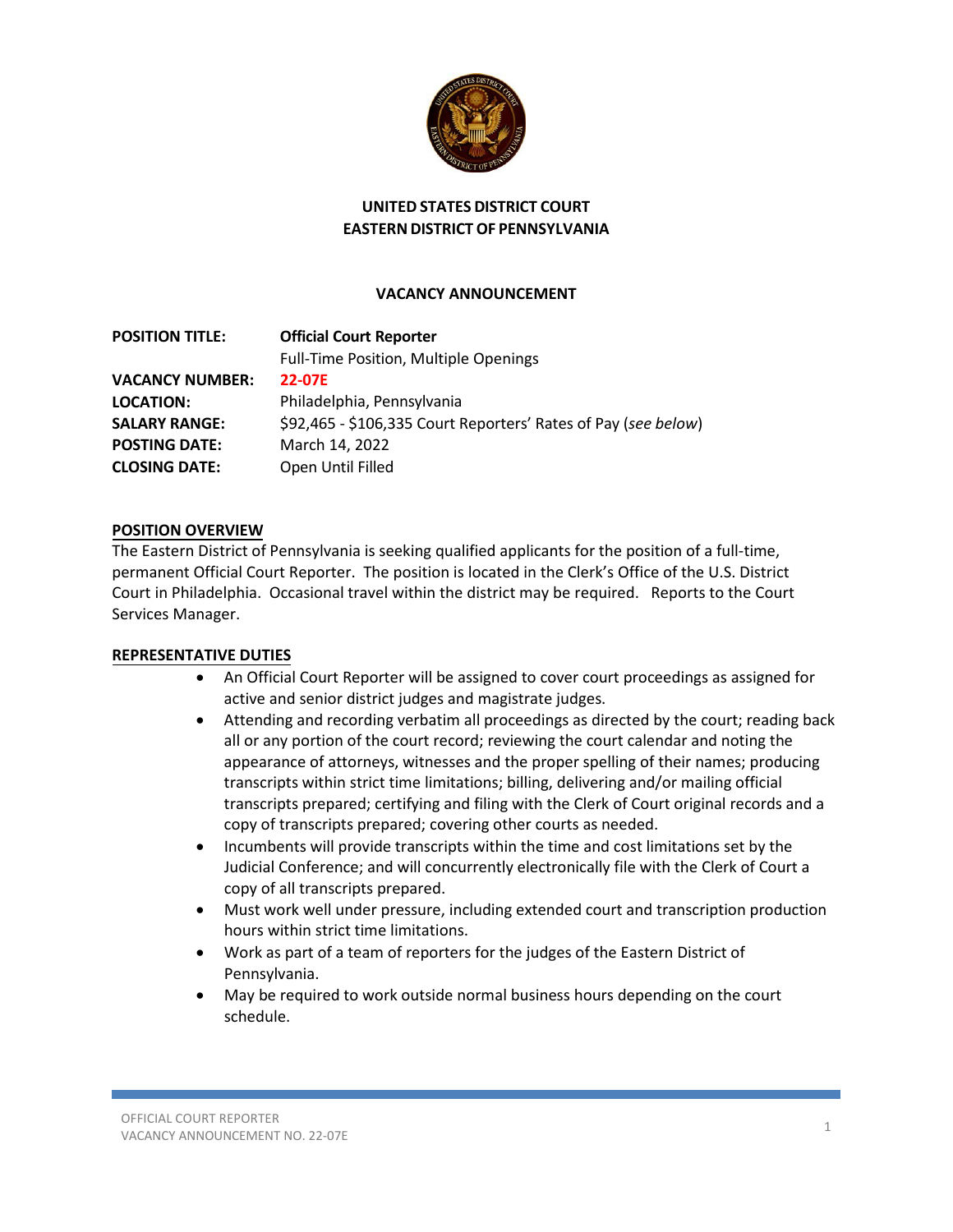- Perform administrative duties as required, such as billing for transcripts, financial and other record keeping, preparation and filing of required Administrative Office reports, and responding to official correspondence and telephone calls.
- All other duties as assigned.

## **MINIMUM QUALIFICATIONS**

Only applicants meeting the following qualification requirements will be considered:

- Four (4) years of prime stenographic court reporting experience in the freelance field of service, in other courts, or a combination thereof (e.g. depositions, adversary proceedings before a presiding official, grand jury proceedings);
- Successful completion of the Registered Professional Reporter (RPR) exam of the National Court Reporters Association (NCRA) or United States Court Reporters Association (USCRA);
- Realtime certification is preferred; special consideration will be extended to Registered Professional Reporters and reporters who possess a Certificate of Merit from the NCRA or USCRA;
- Skilled in the use of computer-aided transcription equipment (CAT);
- Possess and provide all necessary personal equipment and software including up-todate software and hardware used to produce Realtime transcripts in the courtroom.

# **SALARY AND MINIMUM QUALIFICATIONS**

**Salary Pay Rate Level 1 (\$92,465)**: To qualify for a position of Official Court Reporter, the candidate must be a high school graduate or equivalent, and must possess a minimum of four (4) years prime court reporting experience in the freelance field of service or in other courts or a combination thereof , and have qualified by testing for listing on the registry of professional reporters of the National Court Reporters Association (NCRA) or United States Court Reporters Association (USCRA) exam.

## **For pay levels above Level 1, the candidate must meet the qualifications in Level 1 and the following:**

**Salary Pay Rate Level 2 (\$97,089):** To qualify for a position of Official Court Reporter, the candidate must be a high school graduate or equivalent, and must possess a minimum of four (4) years prime court reporting experience in the freelance field of service or in other courts or a combination thereof, and have qualified by testing for listing on the registry of professional reporters of the NCRA or USCRA and must possess a Registered Merit Reporter Certificate from the NCRA or USCRA.

**Salary Pay Rate Level 3 (\$101,712):** To qualify for a position of Official Court Reporter, the candidate must be a high school graduate or equivalent, and must possess a minimum of four (4) years prime court reporting experience in the freelance field of service or in other courts or a combination thereof, and have qualified by testing for listing on the registry of professional reporters of the NCRA or USCRA, **and must have successfully completed the certified realtime reporter exam offered by the NCRA or USCRA, or an equivalent exam.**

**Salary Pay Rate Level 4 (\$106,335):** To qualify for a position of Official Court Reporter, the candidate must be a high school graduate or equivalent, and must possess a minimum of four (4) years prime court reporting experience in the freelance field of service or in other courts or a combination thereof, and have qualified by testing for listing on the registry of professional reporters of the NCRA or USCRA or passed an equivalent qualifying exam, **and must (1) possess a Registered Merit Reporter Certificate**